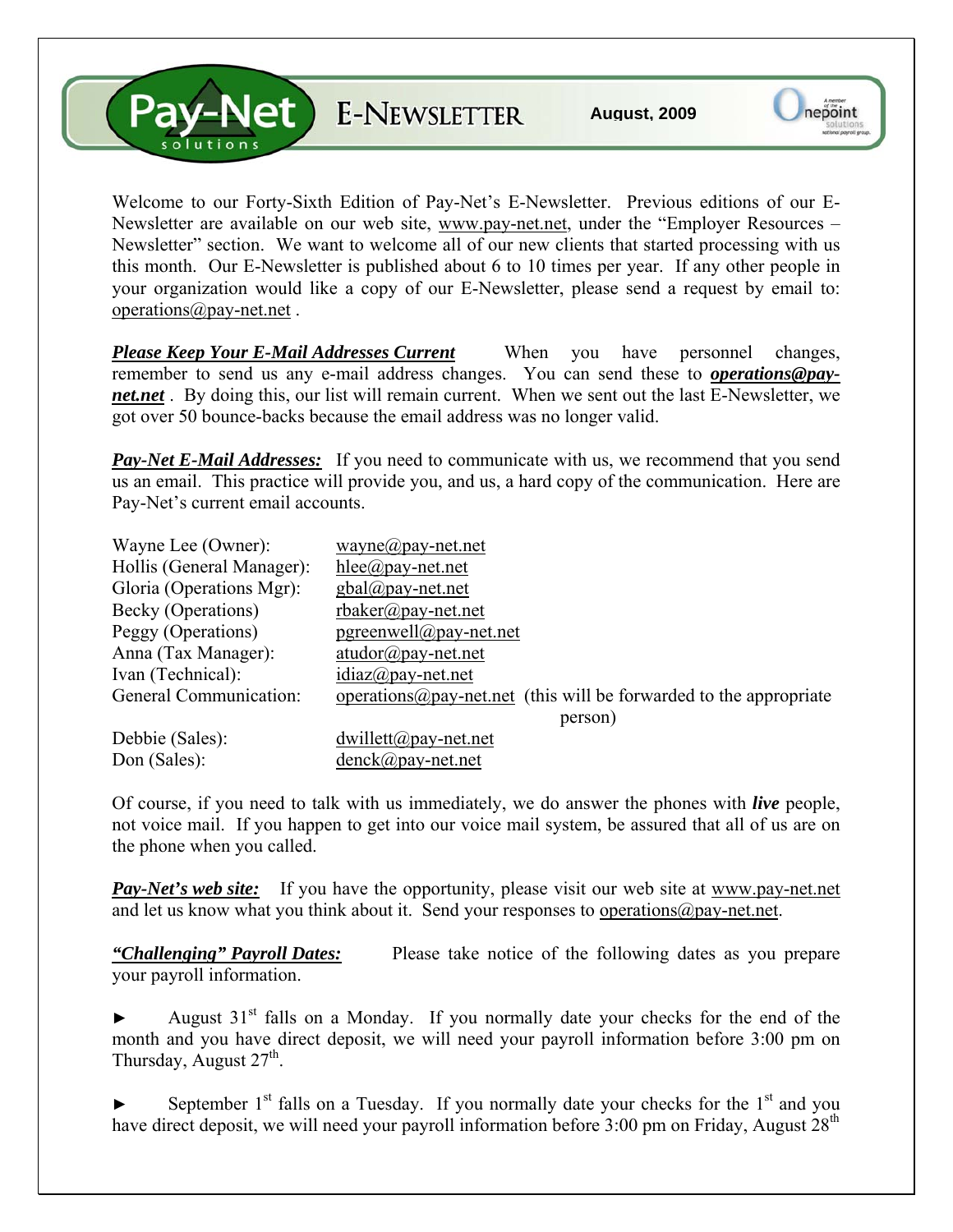September  $5<sup>th</sup>$  falls on a Saturday. If you normally date your checks for the  $5<sup>th</sup>$ , your check date will roll back to Friday, the  $4<sup>th</sup>$ . If this affects your company and you have direct deposit, we will need your payroll information by  $3:00$  pm on Wednesday, September  $2<sup>nd</sup>$ .

► **Monday, September 7, 2009, is Labor Day, a national banking holiday and Pay-Net will be closed on this day. Please take this into account as you prepare your payroll information.**

► September 15<sup>th</sup> is on a Tuesday. If you normally date your checks for the 15<sup>th</sup> and you have direct deposit, we will need your payroll information before 3:00 pm on Friday, September  $11^{th}$ .

► September 20<sup>th</sup> is on a Sunday. If you normally date your checks for the  $20<sup>th</sup>$ , your check date will roll back to Friday, the  $18<sup>th</sup>$ . If this affects your company and you have direct deposit, we will need your payroll information by  $3:00$  pm on Wednesday, September  $16<sup>th</sup>$ .

► October  $5<sup>th</sup>$  is on a Monday. If you normally date your checks for the  $5<sup>th</sup>$  and you have direct deposit, we will need your payroll information before 3:00 pm on Thursday, October 1<sup>st</sup>.

## Monday, October 12<sup>th</sup> is Veteran's Day holiday, a national banking holiday. Pay-**Net will be open on that day. Please take this into account as you prepare your payroll information.**

October  $20^{th}$  falls on a Tuesday. If you normally date your checks for the  $20^{th}$  and you have direct deposit, we will need your payroll information before 3:00 pm on Friday, October  $16^{th}$ .

October  $31<sup>st</sup>$ , and November  $1<sup>st</sup>$ , fall on a weekend. If you normally date your checks for the end of the month, or the first of the month, your check date will roll back to Friday, October  $30<sup>th</sup>$ . If your company is affected and you have direct deposit, we will need your payroll information before 3:00 pm on Wednesday, October 28<sup>th</sup>.

*2009 Holiday Schedule:* The following remaining holidays are scheduled for 2009. The official "bank holidays" are marked with an "**\***"

- ► **\*** Monday, September 7, 2009 Labor Day Pay-Net will be closed
- ► **\*** Monday, October 12, 2009 Columbus Day Pay-Net will be open
- ► **\*** Wednesday, November 11, 20009 Veteran's Day Pay-Net will be open
- ► **\*** Thursday, November 26, 2009 Thanksgiving Day Pay-Net will be closed
- ► Friday, November 27, 2009 Day After Thanksgiving Pay-Net will be closed
- ► **\*** Friday, December 25, 2009 Christmas Day Pay-Net will be closed
- ► **\*** Friday, January 1, 2010 New Year's Day Pay-Net will be closed

*Important Information on Child Support Payments:* **As you may be aware, the state of California has required electronic deposits (EFT or Electronic Funds Transfer) of Child Support garnishments for many years. But, on the other hand, up until recently, the state failed to provide the method for making these payments by EFT. Thus, this rule was basically ignored.** 

**However, last October, the state of California started working on providing a system for these EFT payments. And, now, they have their system up and operational. Some of our**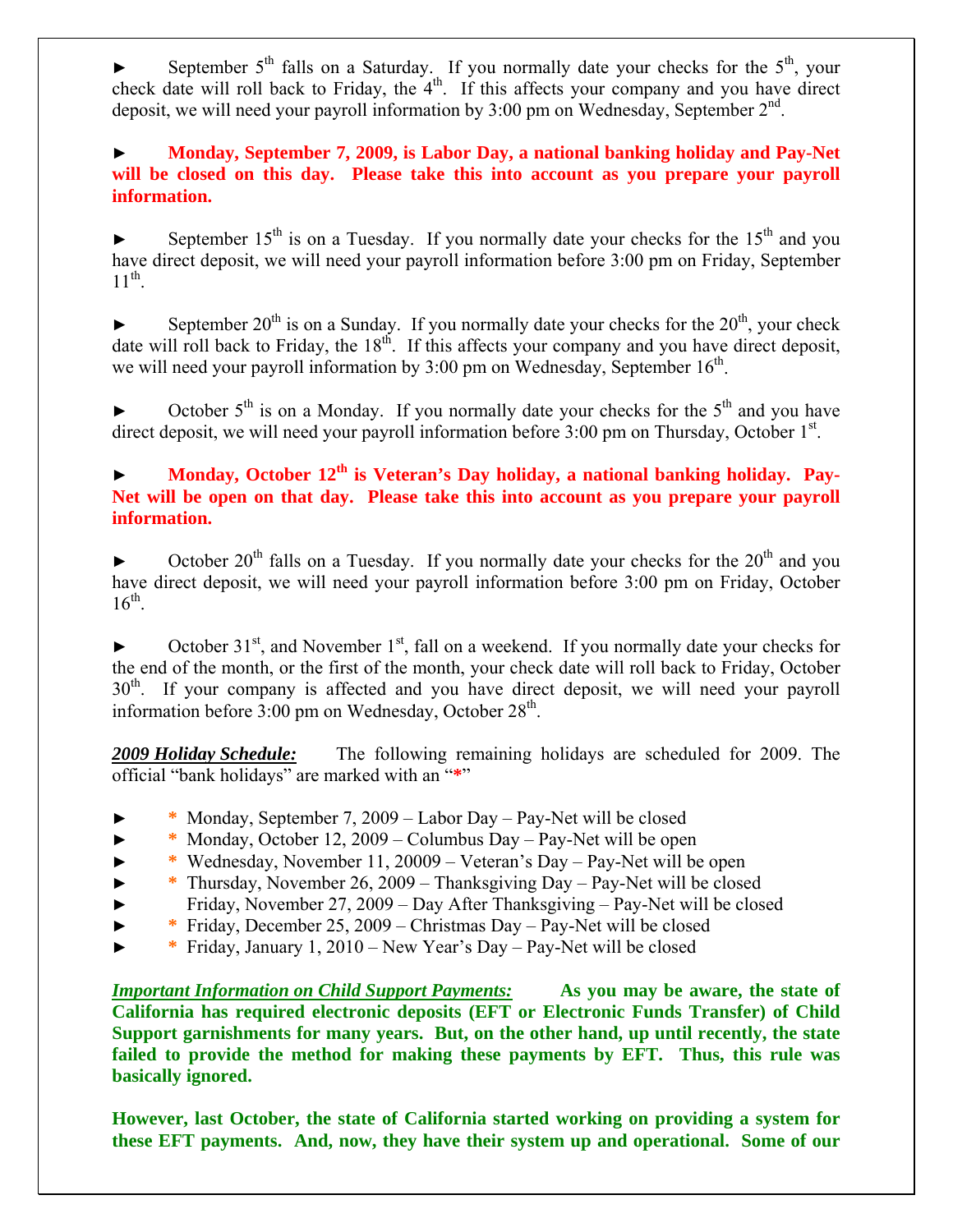**clients have received notification from the state that they are required to make Child Support and Spousal Support payments by EFT.** 

**And, Pay-Net is ready to do your Child Support Payments on your behalf.** 

**Per California regulations: "…the mandatory EFT filers for child support are those companies that are also required by the state to do payroll tax deposits by EFT…". What this means is that any company that has a total state payroll tax liability greater than \$20,000 per year is required to do tax deposits by EFT and now is required to pay child support payments by EFT.** 

**We strongly recommend that you determine if your company falls under these guidelines. If you do, then contact our office for instructions on how to proceed. You may not have received notification from the state regarding the requirement for using EFT for tax deposits because Pay-Net already makes your tax deposits by EFT.** 

**Also, please note that even if you are required to make your employee's child support payments by EFT, you may find this method easier than using a check for payment, and you can use this method.** 

**If you would like information on how to enroll in this new service, please contact our office.** 

*Minimum Wage:* Effective July 1, 2009, three states increased their minimum wage:

- Illinois,  $$8.00$  per hour, from  $$7.75$
- ► Kentucky, \$7.25 per hour, from \$6.55
- ► Nevada, \$6.55 per hour for employees with qualifying health benefits, from \$5.85. For all other employees, \$7.55 per hour, from \$6.85.

In addition, on July 24, 2009, the Federal Minimum Wage goes to \$7.25 per hour, up from \$6.55. There are 15 other states that follow the Federal Minimum Wage that will also increase their rates on that date.

*More on the Minimum Wage:* The Living American Wage Act bill (H.R. 3041) would amend the Fair Labor Standards Act to provide for the calculation of the minimum wage based on the federal poverty threshold for a family of two with one child. The bill would index the minimum wage to 15 percent above the poverty line for a full-time worker, or about \$8.20 per hour in wages, and would increase the minimum wage every four years to maintain a wage at least 15 percent above the poverty threshold.

Currently, a full-time worker earning the minimum wage of \$6.55 an hour earns \$13,624 a year, which is an income "substantially below" the 2008 poverty threshold of \$14,840 for a worker with one child, Green said. The minimum wage will increase to \$7.25 on July 24, which would mean a full-time worker would earn \$15,080 a year, "barely surpassing the poverty threshold," he said.

*The Latest News in the "Problems with W2 Mismatch Errors":* As most of our clients know, Pay-Net has been following the issue of Social Security Number mismatches when comparing W2 information to the Social Security database. Here is the latest announcement:

**The Department of Home Security recently announced plans to rescind a 2007 rule that required employers to take steps to reconcile name and Social Security Number mismatches reported on Forms W-2 or face immigration law penalties. The rule, challenged in court by a coalition of labor**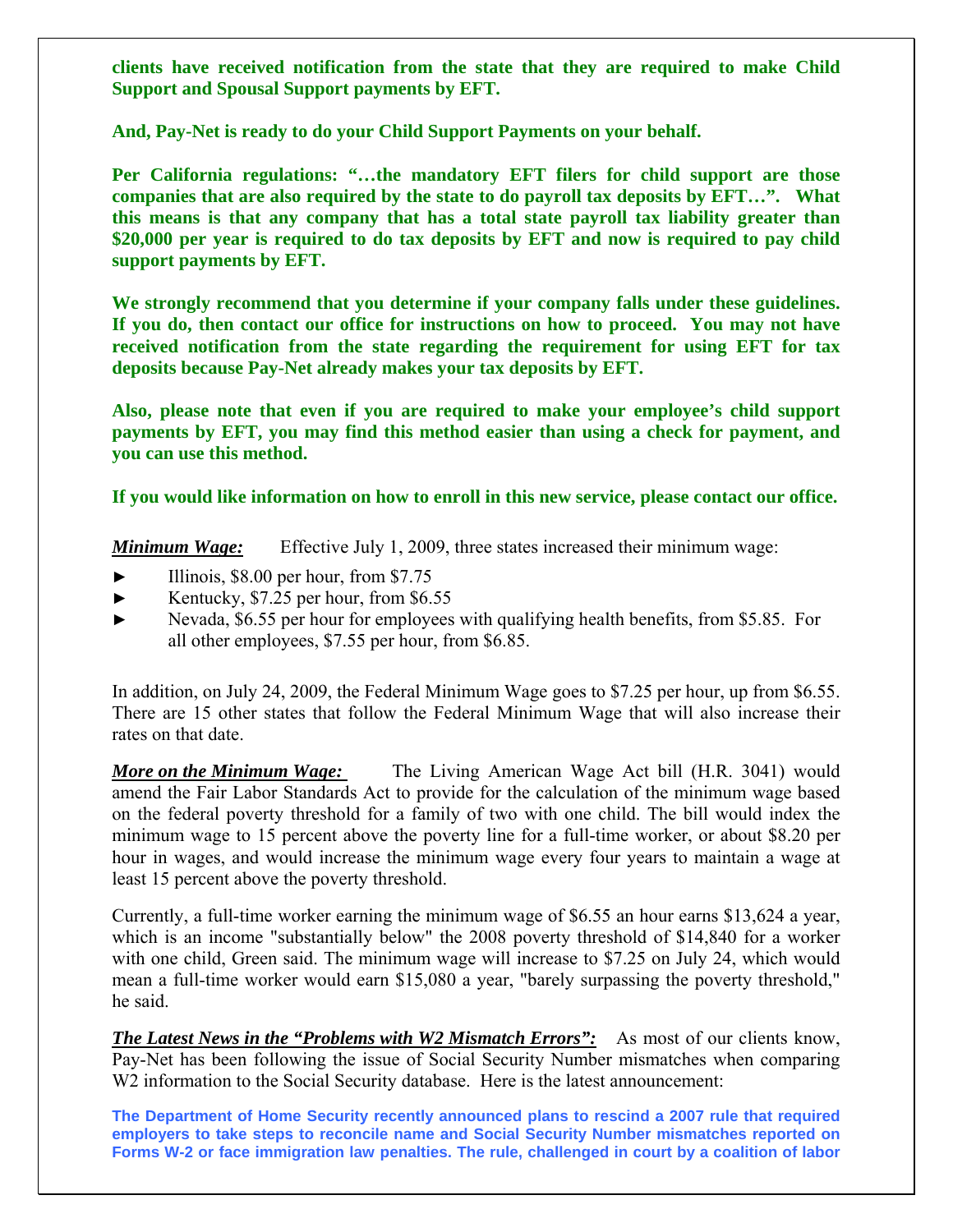**unions and business groups, has been stayed for nearly two years under a federal court injunction and never was implemented.** 

**A process developed by the Social Security Administration to help reduce the number of discrepant wage records included "no-match" letters sent annually to certain employers that detailed specific prior year Forms W-2 that could not be posted because of to a name or number mismatch. The DHS rule attempted to equate the receipt of a no-match letter as potential knowledge that there is employment of unauthorized workers.** 

**Recognizing the distinction between the original intent of the administration with the letters, DHS said these "notices most often inform an employer many months or even a year later that an employee's name and Social Security Number provided for a W-2 earnings report do not match SSA records—often due to typographical errors or unreported name changes." Instead of using the letters as a vehicle for ferreting out undocumented workers, DHS instead said it will strengthen its E-Verify program, and that it will implement a recent rule requiring federal contractors to use E-Verify for employees.**

**Several groups, while applauding the decision to scrap the no-match rule, were disappointed about expanding E-Verify, which they say is flawed.** 

And, for your information, Pay-Net is setup to perform the E-Verify service for your company if you so desire.

*And Now, Some More Developments From Washington:* **A Department of Homeland Security plan to rescind a rule requiring employers to reconcile Social Security numbers that do not match those on Forms W-2 was met with opposition in the Senate, which has attempted to block the decision. The rule, which also has been challenged in court by a coalition of labor unions and business groups, has been stayed for nearly two years under a federal court injunction and was never implemented. A process developed by the Social Security Administration to help reduce the number of wage records included "no-match" letters sent annually to certain employers that detailed specific prior year Forms W-2 that could not be posted because of a name or number mismatch.** 

**Employers not taking steps to reconcile mismatched numbers would face immigration law penalties. The Senate, meanwhile, approved by unanimous consent an amendment to the \$42.9 billion fiscal year 2010 homeland security appropriations bill that would effectively block DHS from rescinding the "no-match" rule, which was first proposed by the Bush administration in 2007. The Senate acted without debate on the amendment that would prohibit the use of funds in the bill to rescind the program. The Senate's move came July 10, a day after Homeland Security Secretary Janet Napolitano's announcement that DHS intends to drop the rule. The House version of the DHS appropriations bill, approved in late June, does not contain a similar provision.** 

**The Senate DHS appropriations bill also includes provisions that would make the E-Verify program permanent and allow employers to use E-Verify to screen all employees for work eligibility, not just new hires. E-Verify is the federal government's electronic employment verification program, used by about 134,000 employers nationwide, DHS said. The Bush administration's regulation requiring its use by federal contractors has been postponed four times since it was published, most recently on June 2.** 

**Under the no-match rule, also called the safe harbor rule, the Social Security Administration would be required to include in no-match letters, sent to employers when employees' Social Security numbers do not match government records, information telling employers that they are required to resolve discrepancies or face liability.** 

**Responding to the announcement, immigrant rights groups and the Service Employees International Union said that DHS is sending mixed messages on the issue of enforcement. The groups applauded the decision to rescind the no-match regulation, but were disappointed with any E-Verify expansion, a program they say is flawed.** 

**In a July 8 statement, DHS said that the no-match letters sent to employers "most often inform an employer many months or even a year later that an employee's name and Social**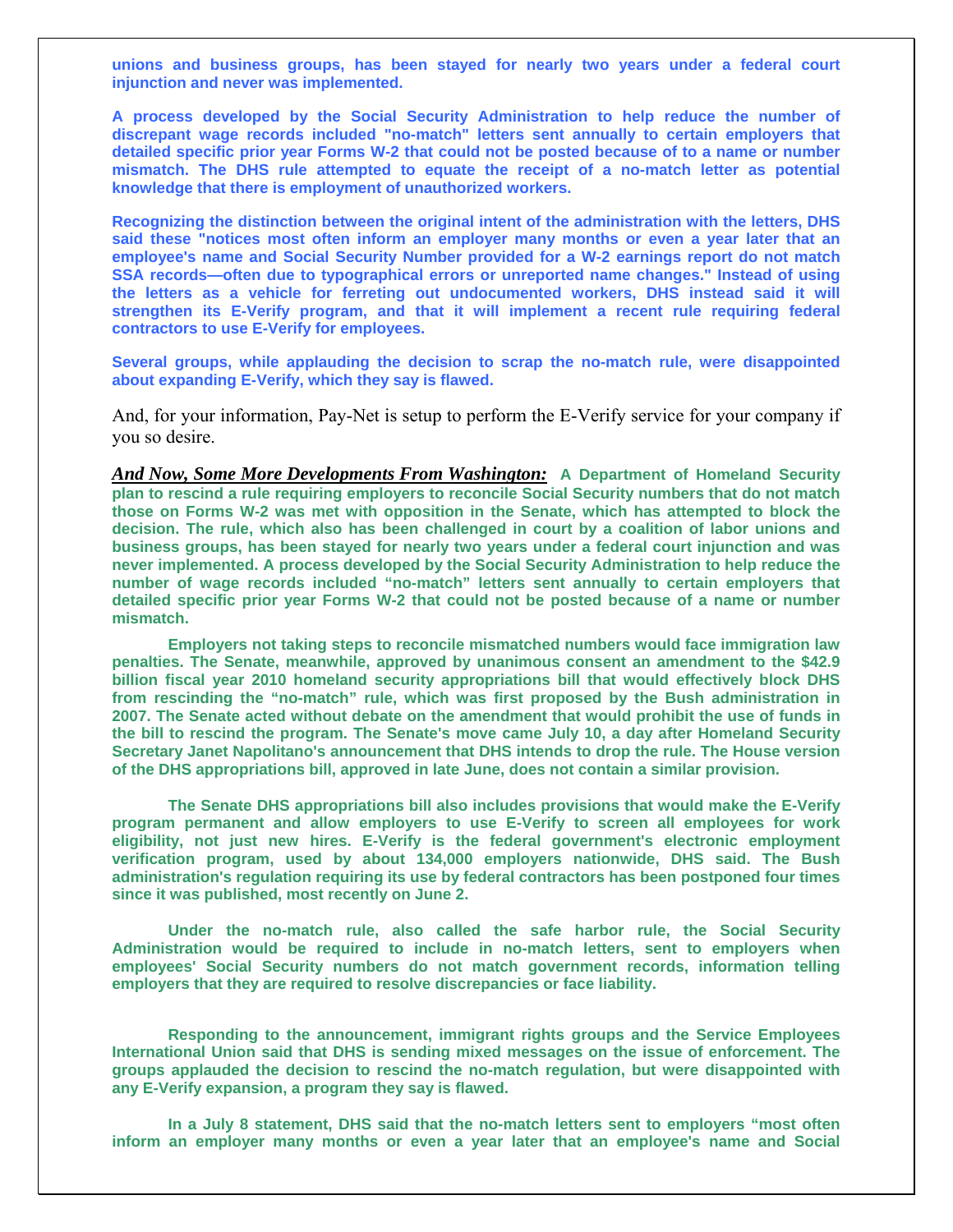**Security number provided [in] a W-2 earnings report do not match SSA records, often due to typographical errors or unreported name changes."** 

**The E-Verify program, DHS said, "addresses data inaccuracies that can result in no-match letters in a more timely manner and provides a more robust tool for identifying unauthorized individuals and combating illegal employment," the department said.** 

**The no-match rule has been in legal limbo since late 2007, after a coalition of labor unions, business groups, and immigrant rights groups, including the U.S. Chamber of Commerce, the AFL-CIO, the American Civil Liberties Union, and the National Immigration Law Center, challenged the final rule in court. Judge Charles Breyer of the U.S. District Court for the Northern District of California blocked the government from sending the DHS portion of the no-match letters to employers. The Social Security Administration suspended sending out no-match letters until the lawsuit is resolved.**

*"Forced" IRA Plans for Employees?:* Washington is now considering forcing employees to participate in an IRA program. Here is the article:

**With its goal to increase retirement savings, an Obama administration proposal relies on payroll savings and automatic enrollment in individual retirement accounts, a senior Treasury Department official said.** 

**The administration's draft proposal for direct-deposit payroll IRAs would involve employers only as a pass-through for collecting employee contributions from a company's payroll account and transferring the funds to an employee's IRA, said J. Mark Iwry, deputy assistant secretary for retirement and health policy at Treasury. The program, which is part of the administration's 2010 budget proposal, was endorsed by Obama during last year's presidential campaign.** 

**"The employer would be the conduit for sending an employee's money to an employee's own IRA," Iwry said, adding that the federal government, not the employer, would provide matching contributions up to a certain amount.** 

**The direct deposit payroll IRA would have a few investment options and possibly a type of Treasury bond as the IRA's default option, said Iwry, who spoke last month at a meeting of the Profit Sharing/401k Council of America in Chicago.** 

**Payroll IRAs will not compete with, or undermine, employer-provided Section 401(k) or savings incentive match plans for employees at small businesses, Iwry said. A mandatory directdeposit IRA would apply only to businesses that employ more than 10 people and that maintain electronic payroll systems. The federal government would serve in an incubator role initially and then step back after the savings strategy took hold to let the marketplace take over, he said.** 

**The proposal "is very much designed to protect the employer system and enhance it," Iwry said. The proposal, under development by the Retirement Security Project, would boost incentives for moderate- and lower-income workers to save for retirement through IRAs or 401(k) plans, especially those not covered by an employee-sponsored retirement plan, estimated at 75 million workers, or half the U.S. workforce. The Washington-based project is a joint effort of the Brookings Institution and the Heritage Foundation.** 

**"Employers who do not currently offer a retirement plan will be required to enroll their employees in a direct-deposit IRA account that is compatible with existing direct-deposit payroll systems," the budget proposal said.** 

**"The result will be that workers will be automatically enrolled in some form of savings vehicle when they go to work, making it easy for them to save while also allowing them to opt out if their family or individual circumstances make it particularly difficult or unwise to save," the proposal said. "Experts estimate that this program will dramatically increase the savings participation rate for low and middle-income workers to around 80 percent."**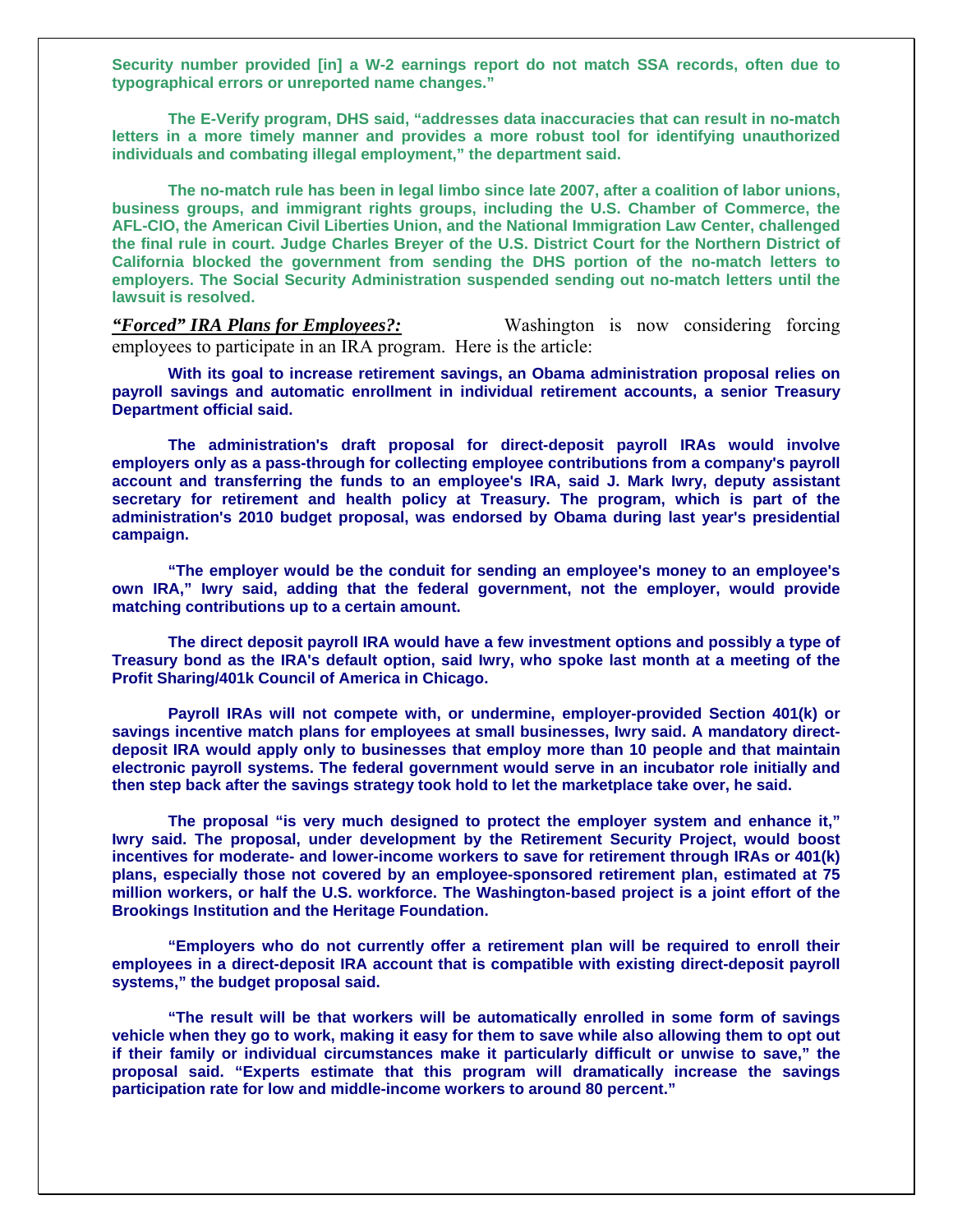*Proposed Changes to the Family Medical Leave Act (FMLA):* Legislation (H.R. 3047) was introduced in the House that would amend and expand the Family and Medical Leave Act to provide for paid sick leave, additional leave for family issues, and parental involvement leave. The measure, the Balancing Act of 2009, was introduced June 25 by Rep. Lynn Woolsey (D-Calif.). The legislation wraps together several recently introduced FMLA-related bills and would provide 12 weeks of paid leave for family issues and up to seven days of paid sick leave. The sweeping legislation also would provide for grants for part-time workers benefits, benefits for same-sex spouses of federal employees, leave for domestic violence, and telework options. The bill addresses school lunches and breakfasts, funding for child care facilities, child care assistance, in-school and after school assistance, and family care assistance.

*Enforcement of Worker Classification – Independent Contractors:* The IRS may begin cracking down on companies that misclassify employees as Independent Contractors if a proposed law is passed. Here is the article:

**The Taxpayer Responsibility, Accountability and Consistency Act of 2009 (H.R. 3408), introduced July 30 by Rep. Jim McDermott (D-Wash.), would replace Section 530 of the Revenue Act of 1978 with a new Internal Revenue Code section that requires the Internal Revenue Service to propose new worker status rules, narrows "reasonable basis" justification for prior misclassification of workers as independent contractors, and substantially increases penalties for compliance failures.** 

**McDermott introduced a similar bill with the same name in the last session of Congress. The new bill is the first of several legislative proposals addressing worker misclassification expected to be introduced this term, sources told BNA.** 

## **Determining Worker Status**

**Section 530 currently prohibits IRS from issuing any regulations or rulings on independent contractor issues and contains a relief provision that excuses employers from employment tax liability, regardless of a worker status determination under the common law test. The relief provision applies if an employer has a "reasonable basis" for treating a worker as an independent contractor, and if the employer meets "substantive consistency" and "reporting consistency" requirements.** 

**The "reasonable basis" part of the Section 530 relief, known as a safe harbor, can rely on a court ruling or other judicial precedent; published IRS rulings; IRS technical advice or a letter ruling directed to the employer; a previous IRS audit that did not turn up misclassification issues; a long-standing, recognized practice of a significant segment of the industry in which the individual worked; or even advice of a business lawyer or accountant who knew the facts of the situation.** 

**McDermott's bill would narrow the definition of "reasonable basis" to reliance on a written determination issued to the employer. The determination would address the employment status of the workers or a concluded employment tax examination that determined no employment relationship, along with consistent treatment since Jan. 1, 1977, of all workers in similar positions.** 

## **\$3 Million Penalty**

**Under the proposed legislation, which would amend Chapter 25 of the IRC, employers misclassifying employees as independent contractors would face higher fines, including a \$3 million penalty for "intentional disregard." Other penalties include:** 

- **Fines of \$1 million for employers with receipts of up to \$5 million. The current penalty is \$100,000.**
- **Fines of up to \$1.5 million for failing to correct a tax return on or before Aug. 1. The current penalty is \$150,000.**
- **Fines of up to \$500 per tax return for employers that intentionally disregard filing rules. The current penalty is \$100.**
- **A minimum penalty of \$250 for each incorrect tax return. The current penalty is \$50.**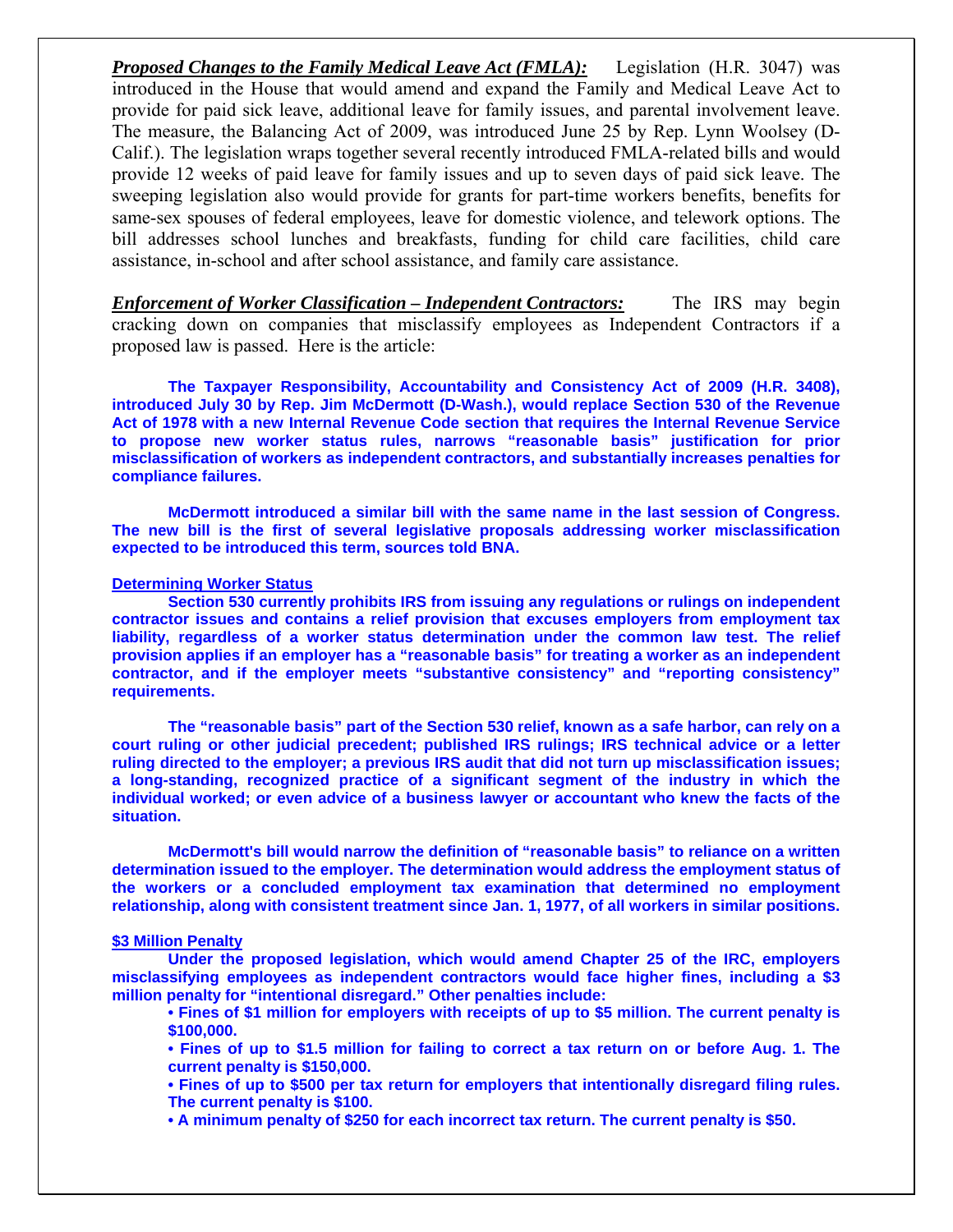**Under the bill, the Treasury secretary is to issue an annual report on worker misclassification. The report is to include the number and type of enforcement actions taken, employer examinations, fines and penalties, the number of employers that misclassified workers, and the estimated number of workers who were misclassified.** 

**H.R. 3408 also would require information reporting of payments to companies.** 

*Assault on FSA's and HSA's:* As many of our clients are aware, there are some definite benefits to using Flexible Spending Accounts (FSA's) and Health Savings Accounts (HSA's) when offering fringe benefits to employees. However, these plans are coming under attack.

An \$8 billion revenue-raising provision in the House Democrats' health care bill (HR 3200) would limit the use of pre-tax HSA's and pre-tax FSA's. This has given rise to a lobbying campaign to preserve these benefits, or, at least, to minimize the impact of the proposed changes.

The provision approved by the Ways and Means Committee would exclude over-the-counter medicines from eligibility for reimbursement.

Meanwhile, the Senate Finance Committee issued an "options paper" of potential offsets to the \$1 trillion overhaul of the health care industry. In the paper, the Senate included eliminating or limiting the amount of salary reduction contributions to HSA's and FSA's.

The director of the Employers Council on Flexible Compensation estimates that at least 35 million participants would be affected by the proposed changes.

*New I-9 Form:* On December 18, 2008, the U.S. Citizenship and Immigration Services (USCIS) published new rules to streamline the *Employment Eligibility Verification Form I-9*. The effective starting date was February 2, 2009. By that date, all employers were supposed to use the I-9 form for each new hire to verify the employee's right to work in the United States.

But, on January 30, 2009, the USCIS did an abrupt twist and extended the effective date for using the new I-9 until April 3, 2009. *Reason:* The USCIS and the new Obama administration wanted time to consider additional changes.

The new form (for use April 3rd and after) and the current form (in use since 2007) look almost identical. So, the next question: How can you know which I-9 form is which? Here's where to find the nearly hidden identification:

• **April 3, 2009, and after.** Use the form that has "Form I-9 (Rev. 02/02/09)" located in small type in the bottom right corner of the form. The new form reflects the new rules, which no longer allow an employer to accept expired U.S. passports and expired drivers' licenses to verify employment authorization.

You can find the I-9 Form on our web site under Employer Resources > Employer Forms.

*Potential Problems with New Federal Income Tax Withholding:* As you are aware, the income tax withholding tables were changed in March to reflect the new rules under the Stimulus Bill. However, now the IRS has released this announcement:

**Employees with multiple jobs or married couples whose combined incomes place them in a higher tax bracket may experience a shortage of federal withholding and they can submit a revised W-4 that tells the employer how much money to withhold each paycheck. To recalculate withholding, filers should use Worksheet 12 in the updated Publication 919.**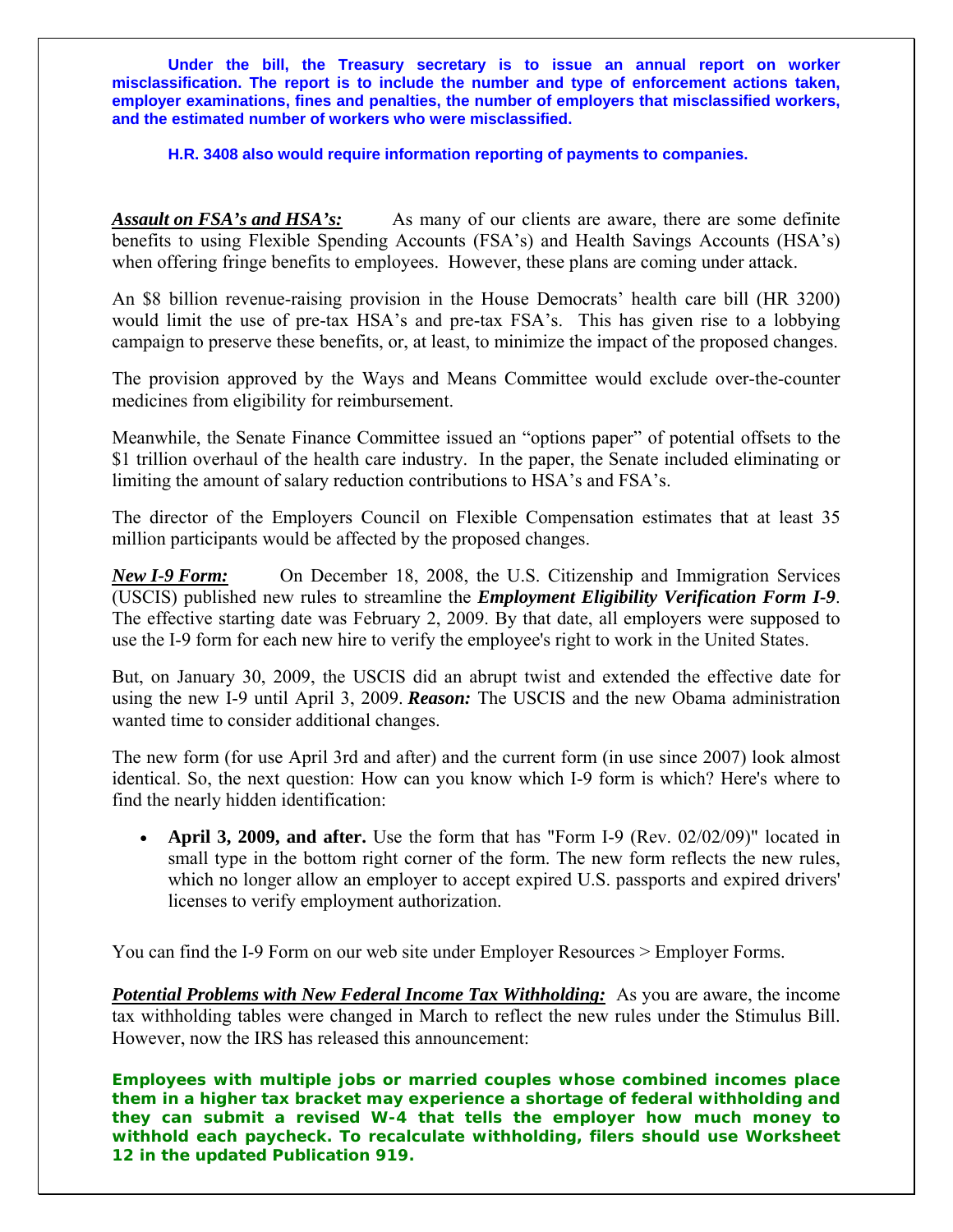Publication 919 can be found on the IRS web site, or it can be downloaded from Pay-Net's web site at: <http://www.pay-net.net/docs/p919.pdf>(clickable link).

*Arizona Withholding Rates:* We have received several inquiries from clients regarding the rate changes for Arizona Withholding. For many years, the State of Arizona has based employee income tax withholdings as a percentage of Federal Withholding. On May 1, 2009, Arizona changed their rates. And, in fact, the state changed the future rates. The following chart shows the former, current and future rates:

## **Arizona Withholding Rates**

| Up to<br>April 30, 2009                                                      | May 1, 2009 to<br>December 31, 2009 | Jan 1, 2010 to<br>June 30, 2010 |
|------------------------------------------------------------------------------|-------------------------------------|---------------------------------|
| 10.0%                                                                        | 11.5%                               | 10.7%                           |
| 19.0%                                                                        | 21.9%                               | 20.3%                           |
| 23.0%                                                                        | 26.5%                               | 24.5%                           |
| 25.0%                                                                        | 28.8%                               | 26.7%                           |
| 31.0%                                                                        | 35.7%                               | 33.1%                           |
| 37.0%                                                                        | 42.6%                               | 39.5%                           |
|                                                                              |                                     |                                 |
| Minimum Percentage for<br><b>Employees Earning</b><br>Over \$15,000 Per Year |                                     |                                 |
|                                                                              |                                     |                                 |
| 19.0%                                                                        | 21.9%                               | 20.3%                           |
|                                                                              |                                     |                                 |

By using an AZ-4 Form (similar to the Federal W-4 Form), an employee would indicate to their employer the percentage rate to use for their withholding.

Note: Effective July 1, 2010, the *State of Arizona will stop using the percentage method* and they will adopt a "table system" similar to the table system used by California. As of this date, the state has not released any information on this new calculation method.

*Pay-Net's ConfirmFTD Service:* We want to remind our clients of our ConfirmFTD service, which allows our Electronic Tax Filing clients to check their Federal tax deposits on the EFTPS Department's web site (a division of the IRS).

To describe the service in a nutshell: For a very minimal one-time fee, Pay-Net will enroll you with the EFTPS unit of the IRS. You will receive a PIN directly from the EFTPS, which will allow you to register and login directly to the EFTPS web site. There, on their web site, you can confirm the date and amount of all Federal 941 and 940 deposits made on your behalf by Pay-Net for the last 16 months.

**Exciting New Software Features Are Here:** Did you know that our software could now handle complete Human Resource requirements including Applicant Tracking? Did you know by summer, we will have an "Employee Kiosk" feature with complete Employee Self Service? These are exciting times for us as our software evolves into a complete Payroll and Human Resource package that can handle the complex requirements of both functions.